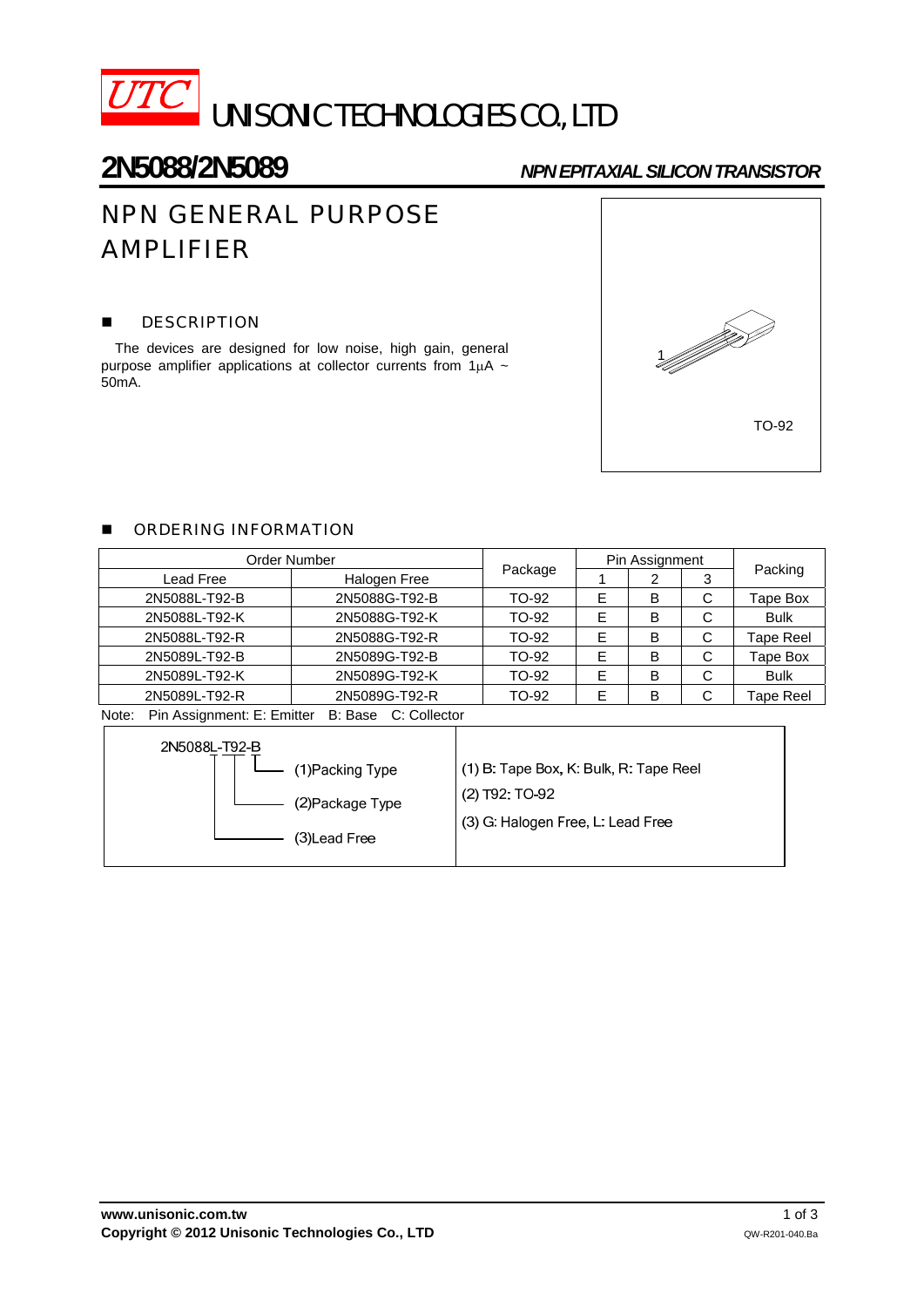#### ■ ABSOLUTE MAXIMUM RATING (T<sub>A=25</sub>°C, unless otherwise noted)

| <b>PARAMETER</b>             |        | <b>SYMBOL</b>               | <b>RATINGS</b> | <b>UNIT</b>  |  |
|------------------------------|--------|-----------------------------|----------------|--------------|--|
| Collector-Emitter voltage    | 2N5088 |                             | 30             |              |  |
|                              | 2N5089 | <b>V<sub>CEO</sub></b>      | 25             |              |  |
| Collector-Base voltage       | 2N5088 |                             | 35             |              |  |
|                              | 2N5089 | V <sub>CBO</sub>            | 30             |              |  |
| Emitter-Base Voltage         |        | V <sub>EBO</sub>            | 4.5            |              |  |
| Collector Current-Continuous |        | Ic.                         | 100            | mA           |  |
| Power Dissipation            |        |                             | 625            | mW           |  |
| <b>Derate Above 25℃</b>      |        | $P_D$                       | 5              | $mW$ /°C     |  |
| Junction Temperature         |        | Tu                          | 150            | $^{\circ}$ C |  |
| Storage Temperature          |        | $\mathsf{T}_{\texttt{STG}}$ | $-55 - +150$   | °C           |  |

Note 1. These ratings are based on a maximum junction temperature of 150 degrees C.

2. These are steady state limits. The factory should be consulted on applications involving pulsed or low duty cycle operations.

3. Absolute maximum ratings are those values beyond which the device could be permanently damaged. Absolute maximum ratings are stress ratings only and functional device operation is not implied.

#### ■ THERMAL DATA  $(T_A=25^{\circ}\text{C},$  unless otherwise noted)

| <b>PARAMETER</b>        | <b>SYMBOL</b> | <b>RATINGS</b> | UNIT           |
|-------------------------|---------------|----------------|----------------|
| Junction to Ambient     | <b>UJA</b>    | 200            | $\degree$ C/W  |
| <b>Junction to Case</b> | θJC           | 83.3           | $^{\circ}$ C/W |

#### **■** ELECTRICAL CHARACTERISTICS (T<sub>A</sub>=25℃, unless otherwise noted)

| <b>PARAMETER</b>                            |        | <b>SYMBOL</b>    | <b>TEST CONDITIONS</b>                                       |        | <b>MIN</b> | <b>TYP</b> | <b>MAX</b> | <b>UNIT</b> |
|---------------------------------------------|--------|------------------|--------------------------------------------------------------|--------|------------|------------|------------|-------------|
| <b>OFF CHARACTERISTICS</b>                  |        |                  |                                                              |        |            |            |            |             |
| Collector-Emitter                           | 2N5088 |                  | $IC=1.0mA$ , $IB=0$ (Note)                                   |        | 30         |            |            | $\vee$      |
| Breakdown Voltage                           | 2N5089 | $V_{(BR)CEO}$    |                                                              |        | 25         |            |            |             |
| Collector-Base Breakdown 2N5088             |        |                  | $I_C = 100 \mu A$ , $I_E = 0$                                |        | 35         |            |            | $\vee$      |
| Voltage                                     | 2N5089 | $V_{(BR)CBO}$    |                                                              |        | 30         |            |            |             |
| <b>Collector Cut-Off Current</b>            | 2N5088 |                  | $\rm V_{CB}{=}20V$ , I $\rm _E{=}0$                          |        |            |            | 50         | nA          |
|                                             | 2N5089 | I <sub>CBO</sub> | $V_{\text{CB}}$ =15V, I $_{\text{E}}$ =0                     |        |            |            | 50         |             |
| <b>Emitter Cutoff Current</b>               |        | <b>LEBO</b>      | $V_{EB} = 3.0 V, I_C = 0$                                    |        |            |            | 50         | nA          |
|                                             |        |                  | V <sub>EB</sub> =4.5V, I <sub>C</sub> =0                     |        |            |            | 100        |             |
| <b>DC Current Gain</b>                      |        |                  | $V_{CE} = 5.0V$ , I <sub>C</sub> =100µA                      | 2N5088 | 300        |            | 900        |             |
|                                             |        | $h_{FF}$         |                                                              | 2N5089 | 400        |            | 1200       |             |
|                                             |        |                  | $V_{CF} = 5.0V$ , $I_C = 1.0mA$                              | 2N5088 | 350        |            |            |             |
|                                             |        |                  |                                                              | 2N5089 | 450        |            |            |             |
|                                             |        |                  | $V_{CE}$ =5.0V, $I_C$ =10mA<br>(Note)                        | 2N5088 | 300        |            |            |             |
|                                             |        |                  |                                                              | 2N5089 | 400        |            |            |             |
| <b>Collector-Emitter Saturation Voltage</b> |        | VCE(SAT)         | $IC=10mA$ , $IB=1.0mA$                                       |        |            |            | 0.5        | V           |
| Base-Emitter On Voltage                     |        | $V_{BE(ON)}$     | $I_c = 10mA, V_{CE} = 5.0V$                                  |        |            |            | 0.8        | V           |
| <b>SMALL SIGNAL CHARACTERISTICS</b>         |        |                  |                                                              |        |            |            |            |             |
| <b>Current Gain-Bandwidth Product</b>       |        | $f_{\text{T}}$   | $V_{CE}$ =5.0mA, I <sub>C</sub> =500µA, f=20MHz              |        | 50         |            |            | <b>MHz</b>  |
| Collector-Base Capacitance                  |        | $C_{CB}$         | V <sub>CB</sub> =5.0V, I <sub>E</sub> =0, f=100kHz           |        |            |            | 4          | рF          |
| <b>Emitter-Base Capacitance</b>             |        | $C_{EB}$         | $V_{EB}$ =0.5V, I <sub>C</sub> =0, f=100kHz                  |        |            |            | 10         | рF          |
| Small-Signal Current Gain                   | 2N5088 | $h_{FE}$         | $V_{CF} = 5.0V$ , $I_C = 1.0mA$ , f=1.0kHz                   |        | 350        |            | 1400       |             |
|                                             | 2N5089 |                  |                                                              |        | 450        |            | 1800       |             |
|                                             | 2N5088 | <b>NF</b>        | $V_{CF}$ =5.0V, I <sub>C</sub> =100μA, R <sub>S</sub> =10kΩ, |        |            |            | 3.0        |             |
| Noise Figure                                | 2N5089 |                  | f=10KHz ~ 15.7kHz                                            |        |            |            | 2.0        | dB          |

Note Pulse Test: Pulse Width≤300μs, Duty Cycle≤2.0%